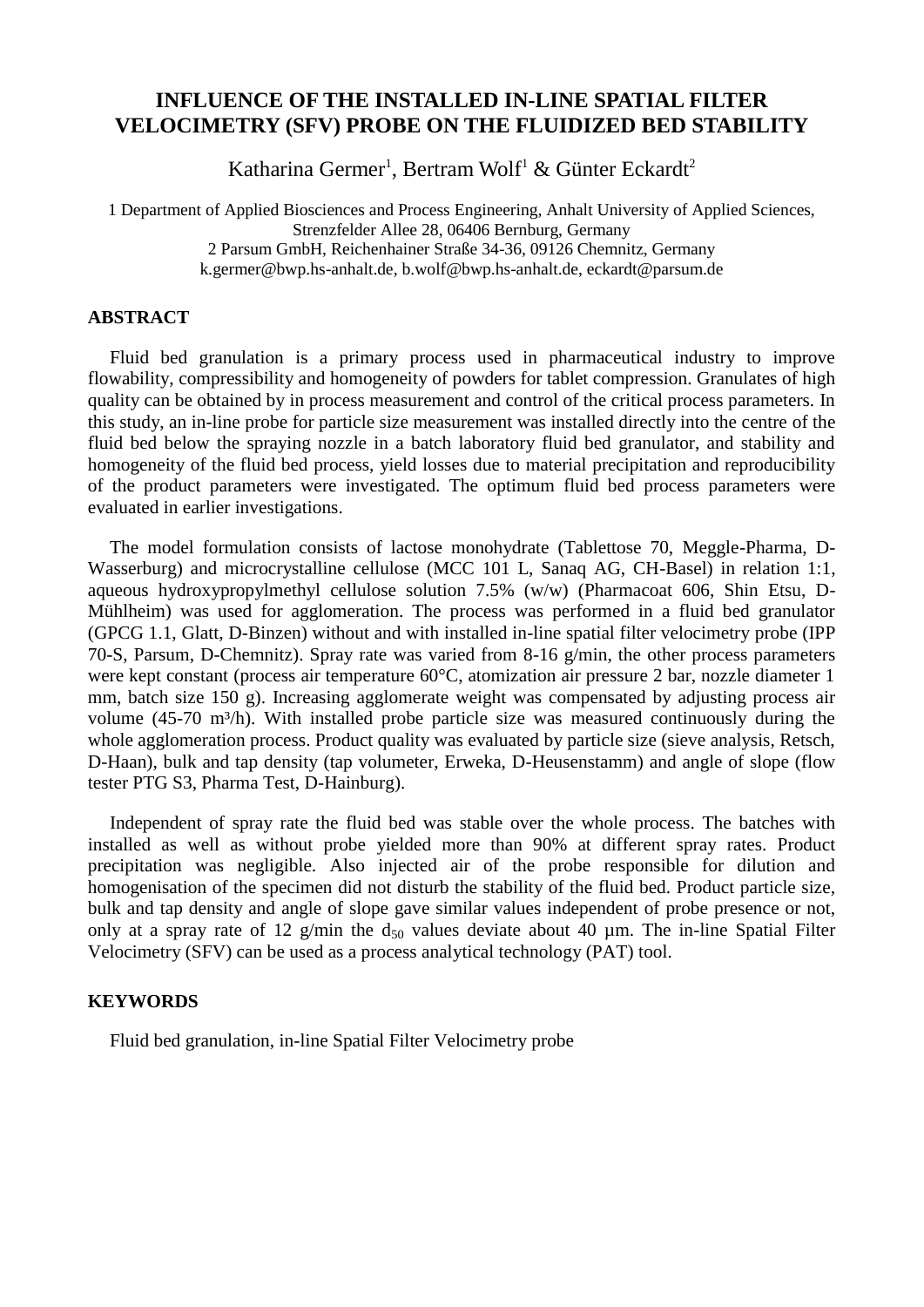#### **1. INTRODUCTION AND AIM**

Fluid bed granulation is used in pharmaceutical industry to produce free-flowing and homogeneous powders for successful tablet compression or reproducible hard capsule filling. Various in-process control methods of the critical fluid bed process parameters are in use, e.g. measurement of particle size by the in-line probe IPP 70-S [1-5], to observe the agglomeration process and to guarantee a high quality of the granulates, especially reproducible particle size and particle size distribution. Therefore, the probe was installed directly into the centre of the fluid bed below the spray nozzle in a batch laboratory fluid bed granulator. The particle growth was observed online during the whole process. Although the installed probe occupies only a small area  $(15 \text{ cm}^2)$ in the sectional area of the process chamber (363 cm<sup>2</sup>, relation probe to sectional area 1:24) a risk arises for fluid bed process continuity and material precipitation. The aim of the investigation was to find out whether the installed probe has an influence on the stability and reproducibility of the fluid bed process and the yield on one hand and on the other hand on the product properties of the granulates. Therefore, analogous batches were prepared with installed probe and in absence of the probe.

#### **2. THE MAIN PRINCIPLE OF FLUID BED GRANULATION**

At the beginning of the fluid bed granulation process the primary powder particles are transferred by process air in a fluidized bed and sprayed with binder solution ("Spraying", Figure 1). Small droplets precipitate onto the particle surface forming a sticky film ("Moistening"). The powder particles agglomerate by liquid bridges under the influence of capillary forces. Simultaneously, the solvent (in most cases water) evaporates under the supply of hot process air. Saturation concentration of the binder and other dissolved components in the liquid is exceeded, precipitation takes place and at the end the material solidifies to solid bridges between the primary particles ("Solidifying"). Large agglomerates may break to pieces under the influence of shear forces, mutual friction in the fluid bed and abrasion at the process chamber wall. The agglomeration process tends to a stationary state of granule formation and disintegration. After final drying of the agglomerates the granules are received as irregular and polydisperse particles ("Blackberry structure").



Figure 1: Main principle of the wet agglomeration process (www.glatt.com)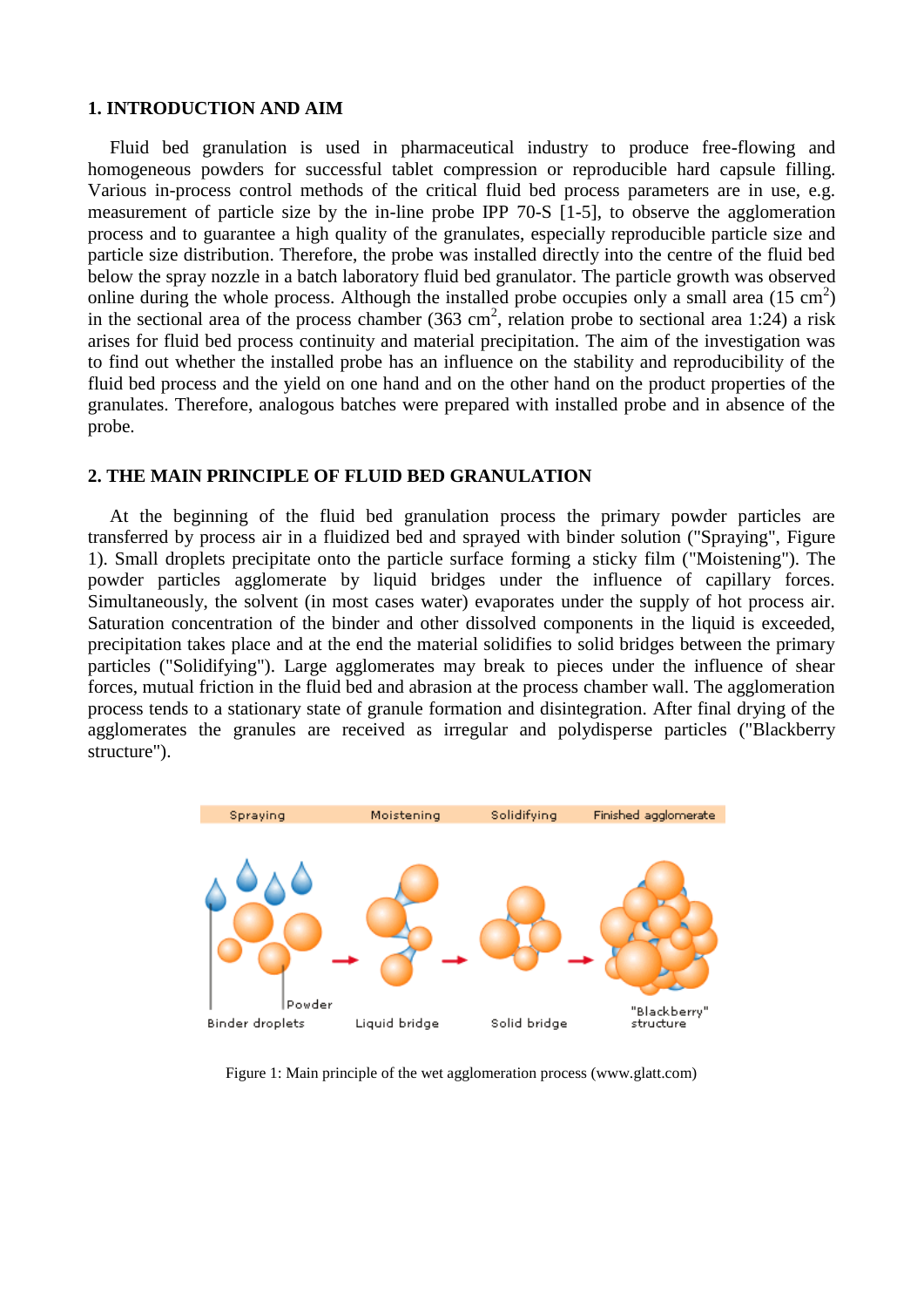#### **3. EXPERIMENTAL**

The model powder formulation consists of lactose monohydrate (Tablettose® 70, Meggle-Pharma, D-Wasserburg) and microcrystalline cellulose (MCC Sanaq 101, Sanaq, CH-Basel) in relation 1:1, binder solution of hydroxypropylmethyl cellulose (Pharmacoat 606, Harke, D-Mülheim) 7.5% (w/w) in purified water was used. All substances were of pharmaceutical grade [6].

The batch laboratory fluid bed granulator GPCG 1.1 (Figure 2) consists of a conical 24" expansion chamber high 600 mm, 300 mm upper diameter and 140 mm lower diameter. The expansion chamber is equipped with control windows, sample slide 150 mm above the bottom and temperature sensor. A ring (inner diameter 140 mm, outer diameter 210 mm, height 65 mm) at the lower end of the chamber carries a narrow wire-gauze. The filter housing at the upper end of the expansion chamber contains a textile filter to prevent loss of fine particles and to remove them to the process chamber. The tower of bottom equipment, process chamber, expansion chamber and filter housing with exhaust air tube are vertically positioned on a table and tightly fitted by a hydraulic clamping system. The separate control unit is mounted on the right side of the table. The binary spray nozzle (Düsen-Schlick, D-Untersiemau/Coburg) of diameter 1.0 mm is used in the top spray modus and located in the centre of the process chamber and also in the centre of the fluid bed, respectively. Process air is generated by a ventilator situated in the exhaust air channel, heated and sucked through the wire-gauze at the bottom into the process chamber generating a fluid bed of the primary powder particles. The humidity of the process air is influenced by the actual room climate (temperature and humidity).

Before process start the apparatus was preheated. The spray rate was varied from 6-18 g/min, and the process was run on the one hand with installed probe and on the other hand without probe. Two identical batches were produced for each constellation. The other process parameters were kept constant: process air temperature 60°C, atomization air pressure 2 bar, upper position of the spray nozzle at the process chamber, nozzle cup position 2.5 scale for constant spray angle, amount of primary powder 150 g, consumption of binder solution 300 g and filter shaking for 5 s with 10 s pause. Increasing agglomerate weight during agglomeration process was compensated by adjusting the process air volume in the range of 45-70 m<sup>3</sup>/h with the exhaust air flap. With installed probe particle size was measured during the whole process. Furthermore, in intervals of 4 min probes were taken by the sample slide to evaluate agglomerate growth and humidity.



Figure 2: Batch laboratory fluid bed granulator GPCG 1.1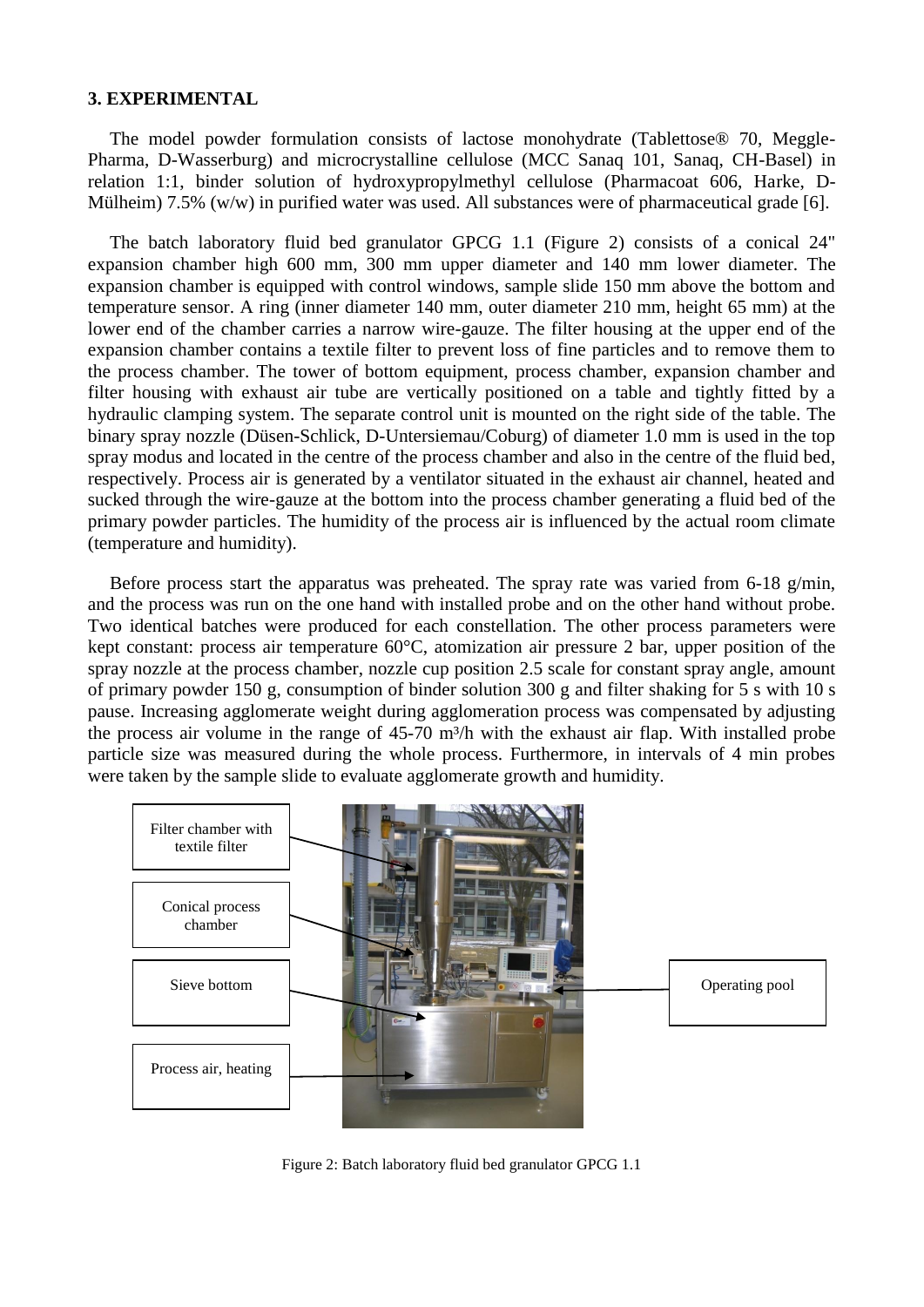The in-line probe IPP 70-S is constructed from stainless steel and has sapphire windows (Figure 3). The probe consists of an electronic housing with photodetectors and laser diode, a probe tube (tube length L=280 mm, tube diameter D=25 mm), a probe head with optical components (optical fibre array) and a disperser D23 for dilution and dispersion of the particle flow if particle loading is too high. The probe system is suitable for size measurements in the range 50-6000 µm and for velocity measurements between 0.01 m/s and 50 m/s. The allowed temperature range at the measuring point reaches from -20°C to 100°C. With reference to the measurement principle, alignment and field calibration are not required. The probe is connected to a measurement computer at process level [4].



Figure 3: Particle probe IPP 70-S with disperser D23 [\(www.parsum.de\)](http://www.parsum.de/)

The probe uses the technique of SFV to measure the particle size. The sensor works on a patented fibre optic measurement principle and measures simultaneously the size and the velocity of individual particles. Statistical techniques associated with the technique allow calculation of chord length distributions. Using SFV, size and velocity of particles can be separated from each other when they pass through a laser beam and cast shadows onto a linear array of optical fibres. The generated signal is transported to the photodetectors and amplified. The frequency of this signal is measured by photodetectors. It is proportional to the particle velocity. Knowing the spatial filter constant, the velocity can be calculated. As the particle passes through the laser beam, a secondary "pulse" signal is generated by a single optical fibre. Knowing the time of the pulse signal and the velocity of the moving particle, the chord length of the particle can be calculated [5].

The granulate quality was evaluated by particle size analysis (analytical sieve machine AS 200 basic, Retsch, D-Haan, amplitude 50%, duration 10 min, sieves 1000, 710, 500, 355, 250, 180, 125 and 90 µm), bulk and tap density (tap volumeter SVM 102, Erweka, D-Heusenstamm), angle of slope (flow tester PTG S3, Pharma Test, D-Hainburg) [6] and granule shape with stereo light microscope (Stemi 2000-C, Carl Zeiss, D-Oberkochen, ocular W-PI, 10x/23, magnification 5x).

## **4. RESULTS AND DISCUSSION**

The granulate batches manufactured with spray rates between 8 and 16 g/min without installed probe as well as with installed probe (Table 1) yielded more than 90%. The agglomeration process was stable and super-wetting of the material in the fluid bed during the process or inacceptable material precipitation was not observed. Process time reduces with increasing spray rate due to availability of higher amounts of binder solution in the same time. At a spray rate of 18 g/min and above the agglomerates were too wet and the fluid bed collapsed. Contrary there was a deficient formation of agglomerates at spray rate 6 g/min and below. Suspected influences of the cylinder of the probe support of one side and the compressed air inside of the probe on the stability of the agglomeration process and larger amounts of precipitate and last not least on granulate properties on the other side were not detectable. The process parameters and the product parameters differ slightly in an acceptable range and not significant.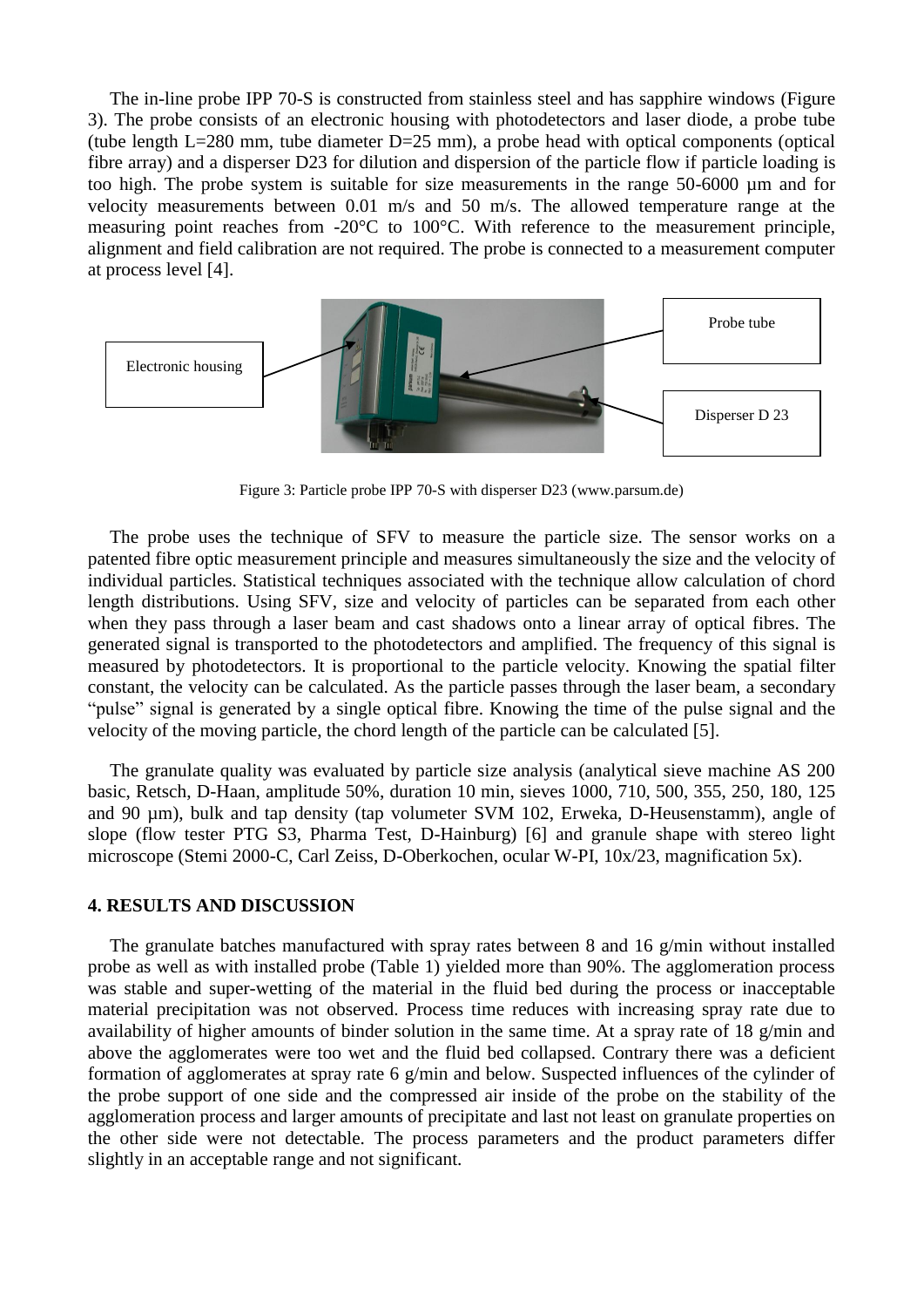| Spray rate [g/min]                   | 8    | 10   | 12   | 14   | 16   |
|--------------------------------------|------|------|------|------|------|
| Yield [%] without probe              | 92   | 97   | 94   | 97   | 96   |
| Yield [%] with probe                 | 92   | 97   | 91   | 97   | 91   |
| Process time [min] without<br>probe  | 41   | 31   | 30   | 27   | 23   |
| Process time [min] with probe        | 39   | 31   | 29   | 25   | 23   |
| Bulk density [g/ml] without<br>probe | 0,21 | 0,18 | 0,17 | 0,16 | 0,15 |
| Bulk density [g/ml] with probe       | 0.21 | 0.19 | 0.20 | 0.17 | 0.16 |
| Tap density [g/ml] without<br>probe  | 0.25 | 0.22 | 0.21 | 0.19 | 0.17 |
| Tap density [g/ml] with probe        | 0.26 | 0.23 | 0.23 | 0.20 | 0.19 |
| Angle of slope [°] without<br>probe  | 34.3 | 34.9 | 34.9 | 35.1 | 36.0 |
| Angle of slope [°] with probe        | 33.5 | 34.2 | 34.5 | 34.8 | 35.5 |

Table 1: Granulate properties produced without and with installed probe

Mean particle size of the dry granulates measured with sieve analysis (Figure 4) ascends with increasing spray rate due to accelerated formation of agglomerates. There is no significant difference between the  $d_{50}$  values for the process without and that with installed probe. The highest difference occurs for spray rate 12 g/min (390 µm without probe versus 350 µm with probe), but considering the polydispersity of granulates prepared by wet granulation and corresponding high values of standard deviation of particle size the differences are not significant. Both methods of particle size measurement (probe and sieve analysis) show the same trend regarding particle size and spray rate in the case of processing with installed probe (Figure 5) and also without installed probe (results not shown). Despite of the experience that the results of different particle size methods can deviate significantly from each other the results of sieve analysis and probe measurement are corresponding in a satisfying manner. The increase of particle size with increasing spray rate was confirmed qualitatively also by investigation with the microscope.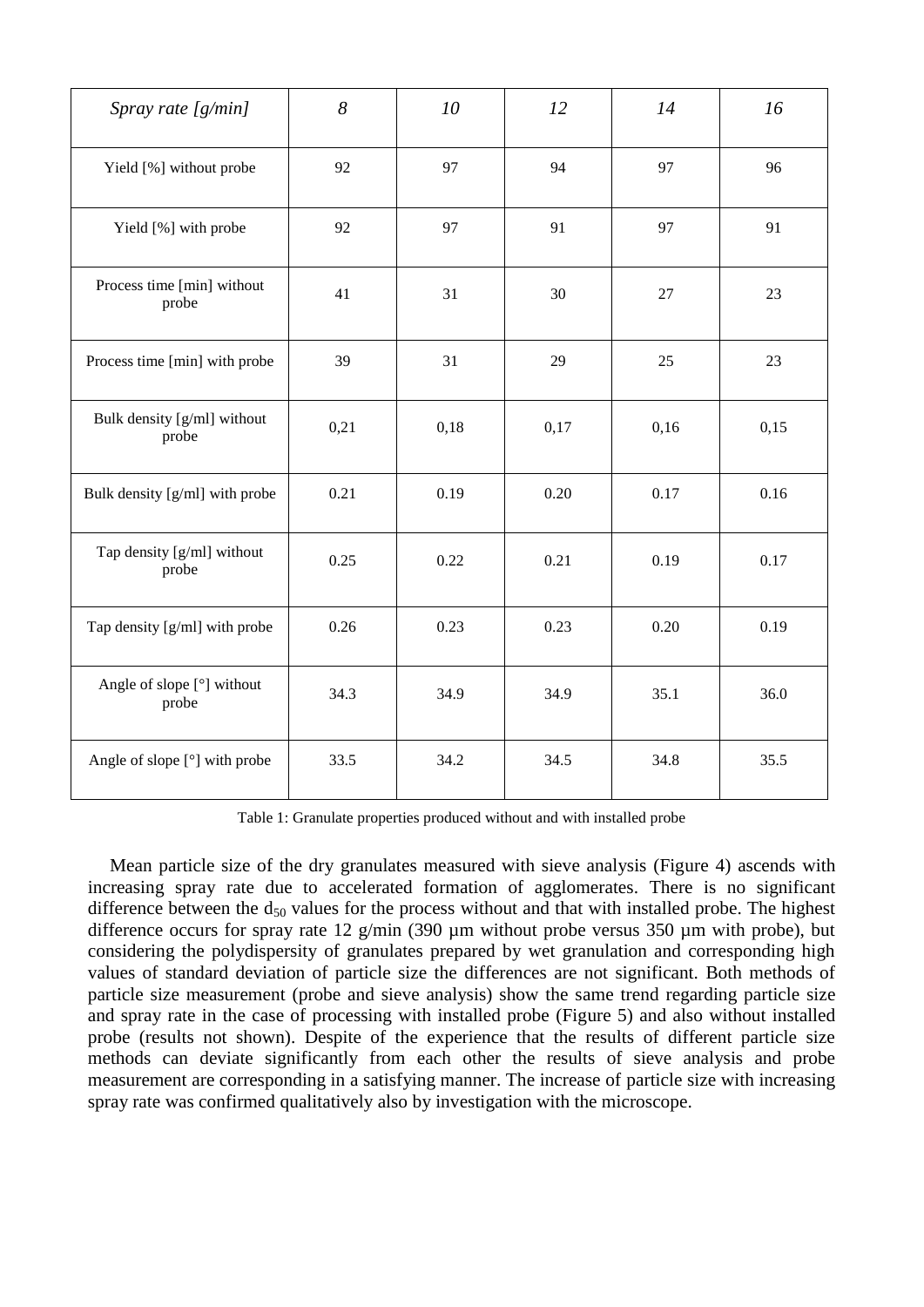

Figure 4: Mean particle size  $d_{50}$  of granulates without and with installed probe in dependence of spray rate (sieve analysis)



Figure 5: Mean particle size  $d_{50}$  of granulates produced with installed probe: sieve analysis versus probe

Under the microscope an irregular shape of granules is visible, consisting of agglomerates of the primary particles. There is no difference in the shape between granulates produced without and with installed probe. Bulk and tap density of granulates (Table 1) decrease with increasing spray rate and increasing particle size. Obviously voluminous granules lead to large inter-particulate hollow space and therefore to relatively low apparent density. On the other side in the case of fine granulates the smaller particles may be incorporated into the hollow space between the large granules leading to higher density. The angle of slope rises slightly with increasing particle size what indicates flow deterioration. In general, coarse granulates flow better than fine ones leading to lower angle of slope values. The opposite tendency in the present case may derive from the irregular and unwieldy shape of the coarser granules in relation to the smaller ones observed under the microscope (Figure 6). Comparing bulk and tap density as well as angle of slope there is only insignificant difference between the batches without and with installed probe at one and the same spray rate.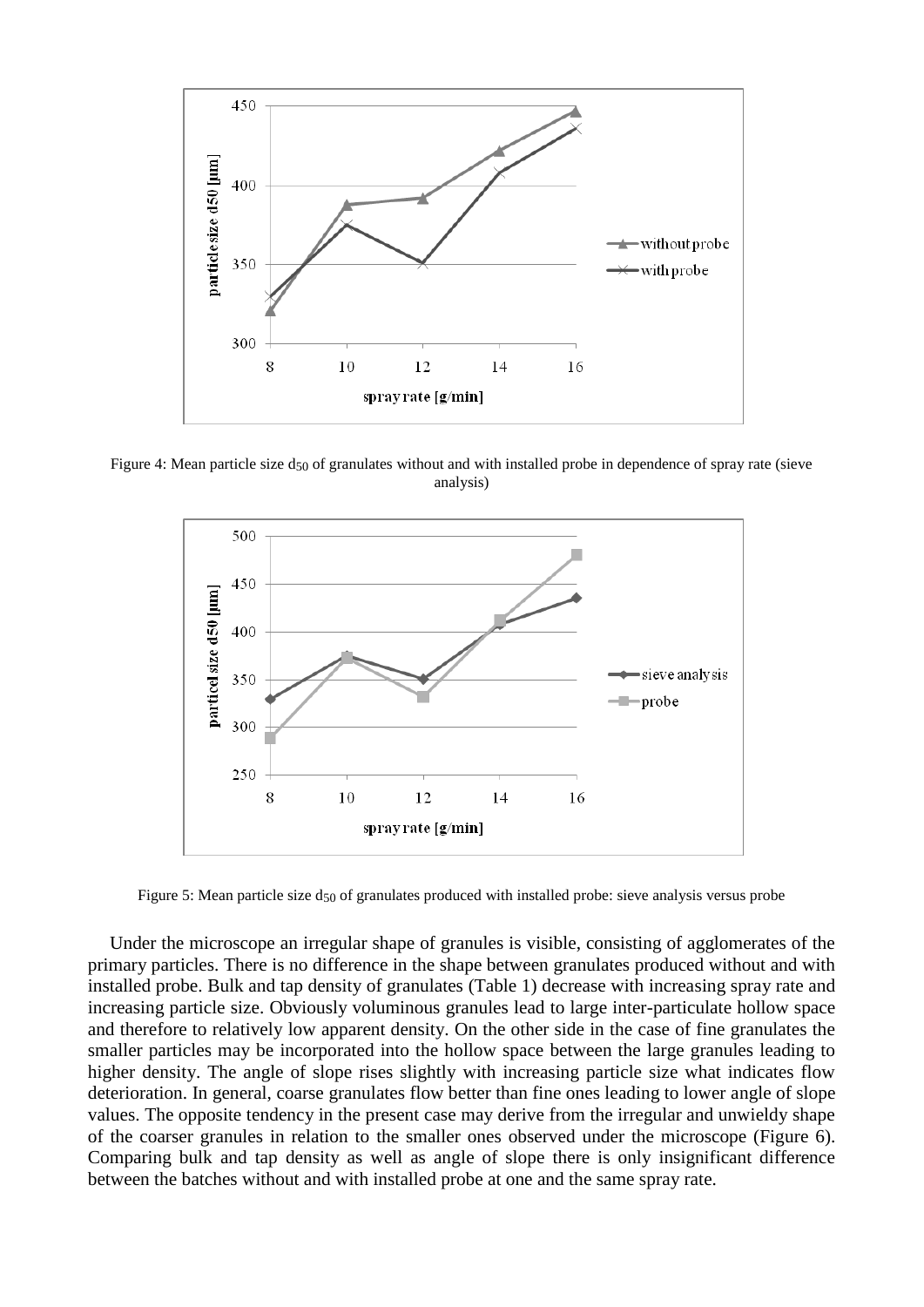

Figure 6: Microphotograph of placebo granulate, produced with probe, spray rate 10 g/min

### **5. CONCLUSION**

Changes of geometry of through-flow spaces or additional installations imply a risk for flow conditions and may cause process disturbances. It was important to clarify the question whether the installation of a spatial filter velocimetry probe into the process chamber of a batch laboratory fluid bed granulator and practical directly into the centre of the fluid bed has an influence on the granulation process and possibly on the final granulate properties. The influences in consideration concern the additional object in the through-flow chamber and the atomization air for the dilution of particle dispersion inside of the probe. A model formulation was granulated under defined fluid bed conditions, namely without and with installed probe. Concerning homogeneity and reproducibility of the process there were no differences between both constellations, also the yield of the processes was comparable and acceptable with more than 90%. An apprehended material precipitation at the installed probe did not appear, and the comparatively low atomization air pressure inside of the probe in comparison to the strong process air flow rate revealed no effect. In dependence upon the spray rate granulates with different characteristics (particle size, bulk and tap density and angle of slope) were received, but there were no significant differences estimating analogous batches.

The in-line particle probe can be used as a process analytical technology (PAT) tool for monitoring and control of the particle growth during the granulation process. There is no risk of the probe installation on the process and the product. A medium-term aim is an automatically process control of the wet agglomeration process, especially of important process parameters like spray rate, spray time, process air temperature and process air volume by the SFV probe and the agglomerate particle size measurement.

#### **ACKNOWLEDGEMENTS**

Loan of microcrystalline cellulose (Pharmatrans Sanaq AG, CH-Basel), Tablettose 70 (Salutas Pharma GmbH, D-Barleben) and Pharmacoat 606 (Harke, D-Mülheim/Ruhr) is gratefully acknowledged.